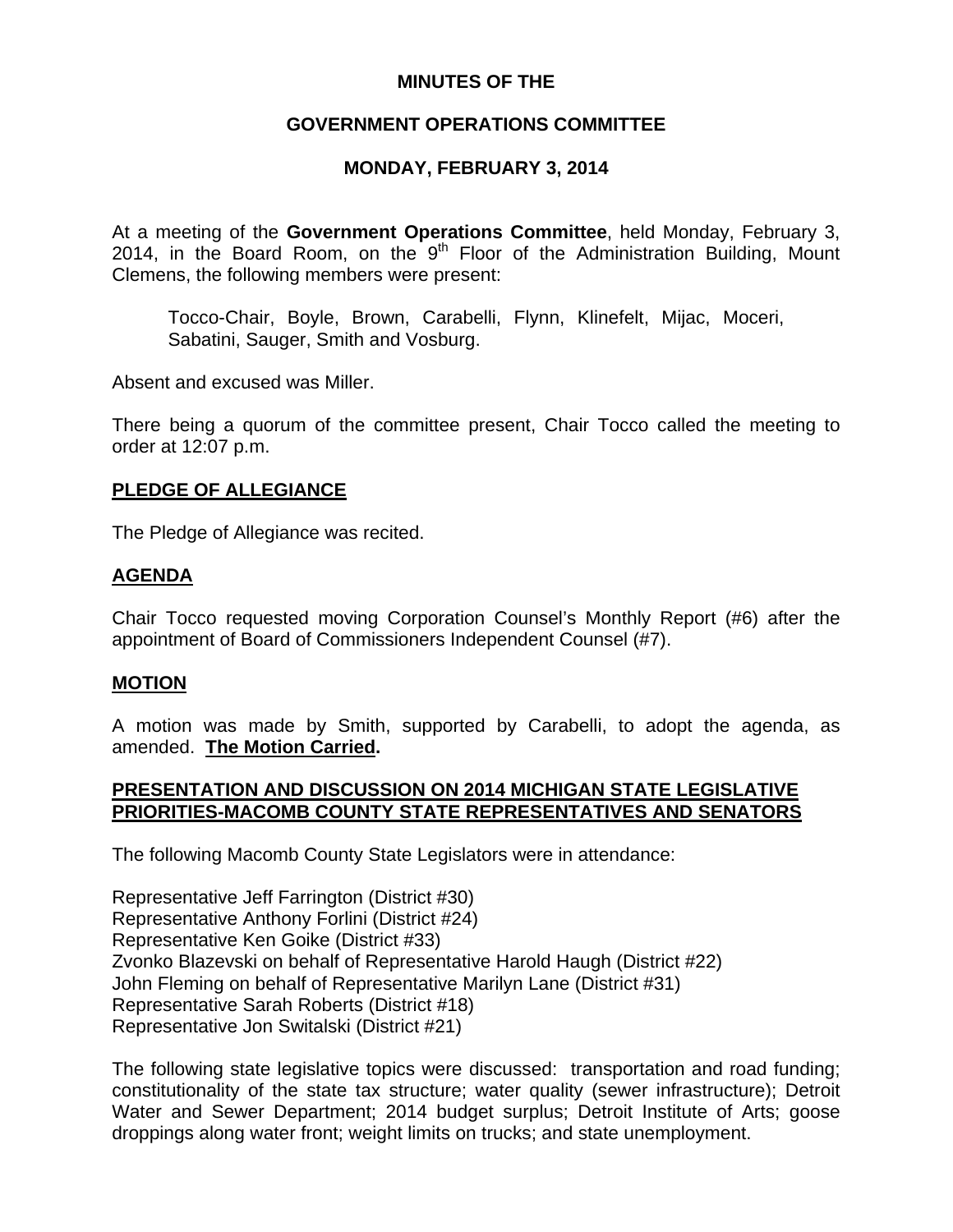#### **Minutes of the Government Operations Committee February 3, 2014** 2 **2**

The following commissioners spoke: Klinefelt, Brown, Vosburg, Carabelli, Flynn, Smith, Mijac, Boyle and Sauger.

Chair Tocco thanked everyone for attending.

## **APPOINTMENT OF BOARD OF COMMISSIONERS INDEPENDENT COUNSEL**

Chair Tocco explained that voting will continue until one firm receives a majority vote; 12 commissioners are present, 7 votes will be a majority.

A roll call vote was taken as follows:

| Commissioner    | <b>Beier</b> | <b>Bellanca</b> | <b>Clark</b> | <b>Dickinson</b> | <b>Secrest</b> | Seibert and   |
|-----------------|--------------|-----------------|--------------|------------------|----------------|---------------|
|                 | Howlett      | LaBarge         | Hill         | Wright           | Wardle         | <b>Dloski</b> |
| <b>Boyle</b>    |              |                 |              | х                |                |               |
| <b>Brown</b>    |              |                 | $\mathsf{X}$ |                  |                |               |
| Carabelli       |              |                 |              |                  | X              |               |
| Klinefelt       | X.           |                 |              |                  |                |               |
| Mijac           |              |                 |              | X                |                |               |
| <b>Miller</b>   |              |                 |              |                  |                |               |
| Moceri          |              |                 |              | X                |                |               |
| Sabatini        |              |                 |              | X                |                |               |
| Sauger          |              |                 |              |                  | X              |               |
| Smith           |              |                 |              | X                |                |               |
| Vosburg         |              |                 |              | X                |                |               |
| Flynn (V-Chair) |              |                 |              | X                |                |               |
| Tocco (Chair)   |              |                 |              | X                |                |               |
|                 |              | 0               | 1            | 8                | $\overline{2}$ | 0             |

### **COMMITTEE RECOMMENDATION – MOTION**

A motion was made by Klinefelt, supported by Moceri, to recommend that the Board of Commissioners approve the law firm of Dickinson Wright as the Board's Independent Counsel. further, a copy of this Board of Commissioners' action is directed to be delivered forthwith to the Office of the County Executive. **THE MOTION CARRIED.**

## **CORPORATION COUNSEL MONTHLY REPORT**

Interim Corporation Counsel John Schapka summarized two new litigation cases and provided a brief synopsis of his opinions regarding the Open Meetings Act and commissioner attendance at informational meetings.

Vice-Chair Flynn took over chairing of the meeting (1:32 p.m.)

The following commissioners spoke: Carabelli, Flynn, Smith, Vosburg and Klinefelt.